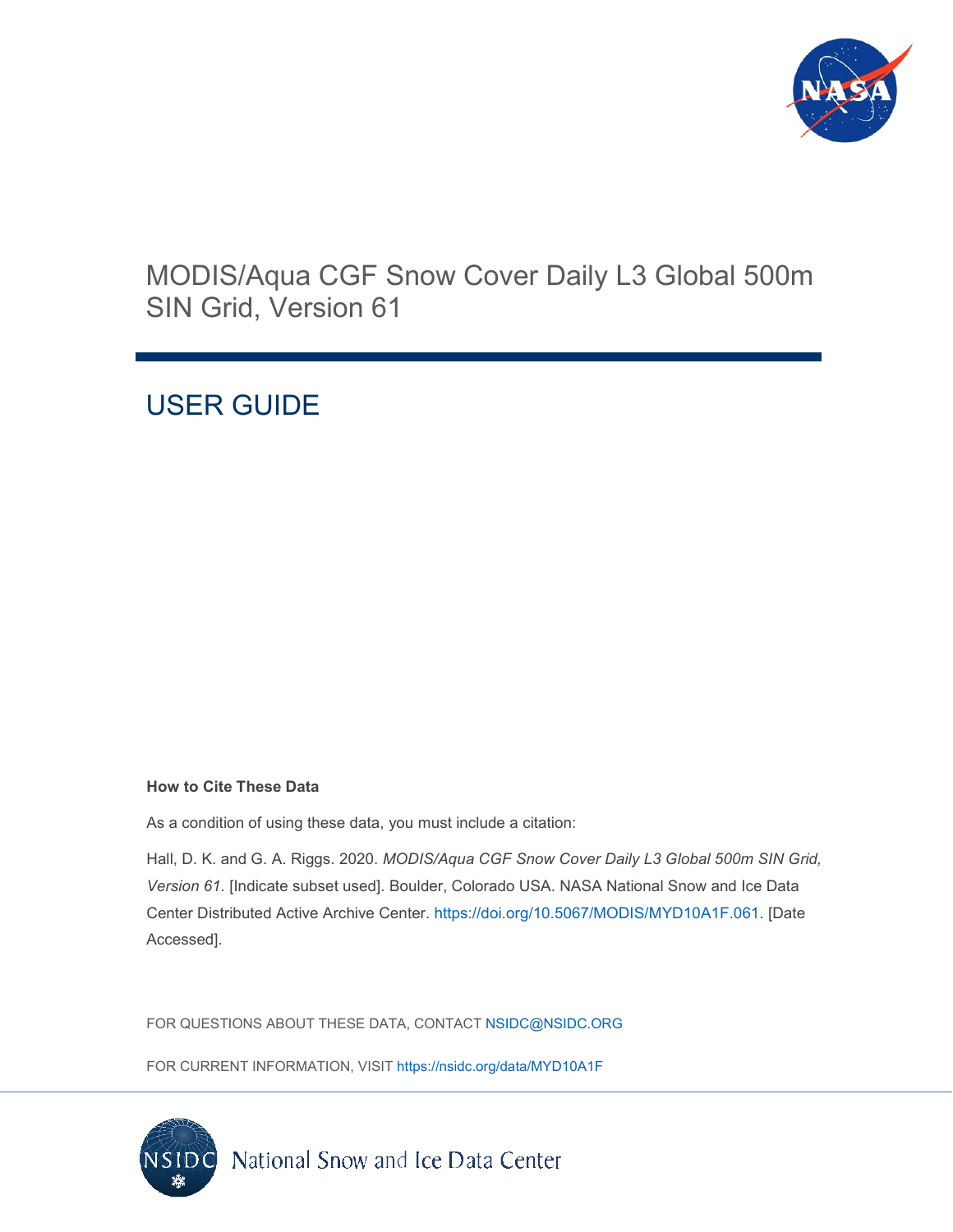# **TABLE OF CONTENTS**

| $\mathbf{1}$ |     |       |  |
|--------------|-----|-------|--|
|              | 1.1 |       |  |
|              |     | 1.1.1 |  |
|              |     | 1.1.2 |  |
|              |     | 1.1.3 |  |
|              |     | 1.1.4 |  |
|              |     | 1.1.5 |  |
|              | 1.2 |       |  |
|              |     | 1.2.1 |  |
|              |     | 1.2.2 |  |
|              |     | 1.2.3 |  |
|              |     | 1.2.4 |  |
|              |     | 1.2.5 |  |
|              | 1.3 |       |  |
|              |     | 1.3.1 |  |
|              |     | 1.3.2 |  |
|              | 1.4 |       |  |
| 2            |     |       |  |
|              | 2.1 |       |  |
|              | 2.2 |       |  |
|              | 2.3 |       |  |
|              | 2.4 |       |  |
|              | 2.5 |       |  |
|              |     | 2.5.1 |  |
| 3            |     |       |  |
| 4            |     |       |  |
| 5            |     |       |  |
| 6            |     |       |  |
| 7            |     |       |  |
|              | 7.1 |       |  |
|              | 7.2 |       |  |
|              |     |       |  |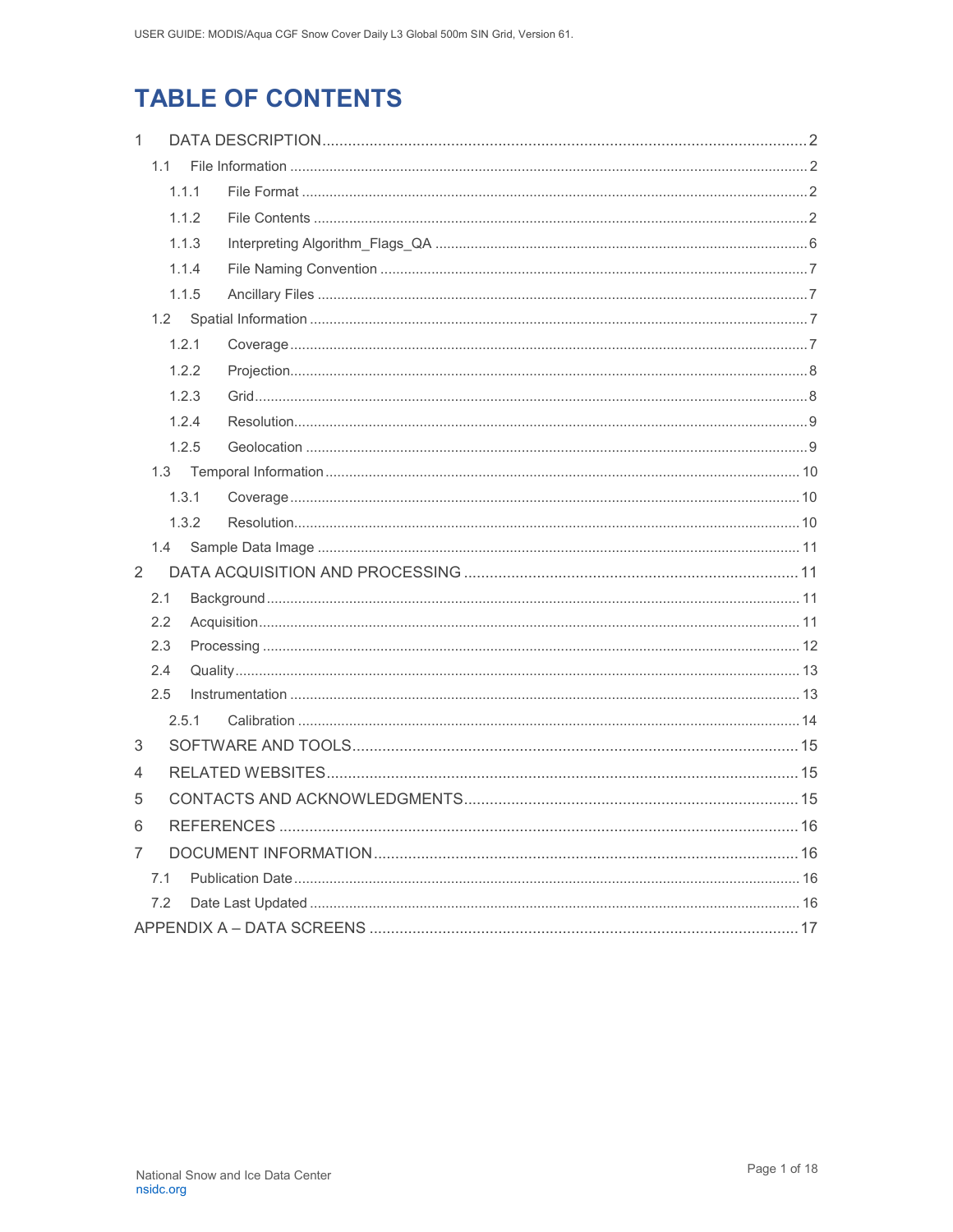# <span id="page-2-0"></span>1 DATA DESCRIPTION

This data set (MYD10A1F) is a daily cloud-gap-filled (CGF) version of the MODIS/Aqua Snow Cover Daily L3 Global 500m SIN Grid (MYD10A1) product. Grid cells in MYD10A1 which are obscured by cloud cover are filled by retaining clear-sky views of the surface from previous days (Hall et al., 2010). A separate parameter is provided which tracks the number of days in each cell since the last clear-sky observation.

MYD10A1 snow cover is detected using the Normalized Difference Snow Index (NDSI). Snowcovered land typically has very high reflectance in visible bands and very low reflectance in shortwave infrared bands; the NDSI reveals the magnitude of this difference.

<span id="page-2-1"></span>The terms "Version 61" and "Collection 6.1" are used interchangeably in reference to this release of MODIS data.

## 1.1 File Information

### <span id="page-2-2"></span>1.1.1 File Format

Data are provided in HDF-EOS format and are stored as 8-bit unsigned integers. For software and additional information, visit the [HDF-EOS w](https://portal.hdfgroup.org/display/support)ebsite.

### <span id="page-2-3"></span>1.1.2 File Contents

As shown in the following figure, each data file includes three Scientific Data Sets (CGF\_NDSI\_Snow\_Cover, Cloud Persistence, and MYD10A1\_NDSI\_Snow\_Cover) and two quality fields (Basic\_QA and Algorithm\_Flags\_QA). In addition, three HDFEOS global attributes (StructMetadata.0, CoreMetadata.0, and ArchiveMetadata.0) are embedded in the file.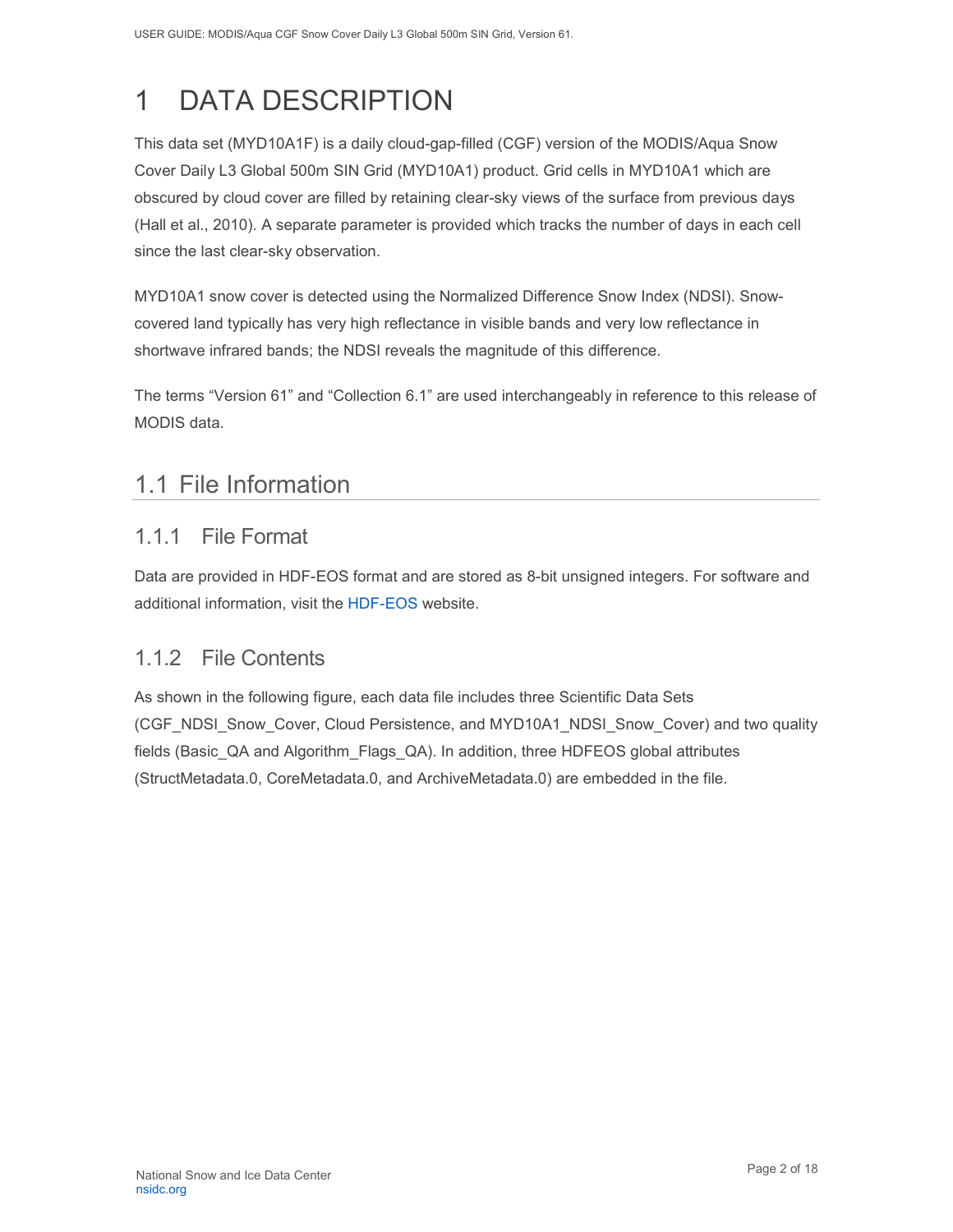



The following table describes the Scientific Data Sets (SDSs) included in this product.

| <b>Parameter</b>    | <b>Description</b>                                                                  | <b>Values</b>                                                                                                                                                                                                                                                                                                    |
|---------------------|-------------------------------------------------------------------------------------|------------------------------------------------------------------------------------------------------------------------------------------------------------------------------------------------------------------------------------------------------------------------------------------------------------------|
| CGF_NDSI_Snow_Cover | Cloud-gap-filled NDSI<br>snow cover.                                                | NDSI snow cover values and data<br>flags values, stored as 8-bit<br>unsigned integers.<br>0 - 100: NDSI snow cover (no<br>snow to completely snow covered)<br>200: missing data<br>201: no decision<br>$211:$ night<br>237: inland water<br>$239:$ ocean<br>$250:$ cloud<br>254: detector saturated<br>255: fill |
| Cloud Persistence   | The number of<br>consecutive days with<br>cloud cover preceding<br>the current day. | Cloud persistence values.<br>0 - 254: valid data range<br>255: fill                                                                                                                                                                                                                                              |

| Table 1. SDS Details |  |
|----------------------|--|
|----------------------|--|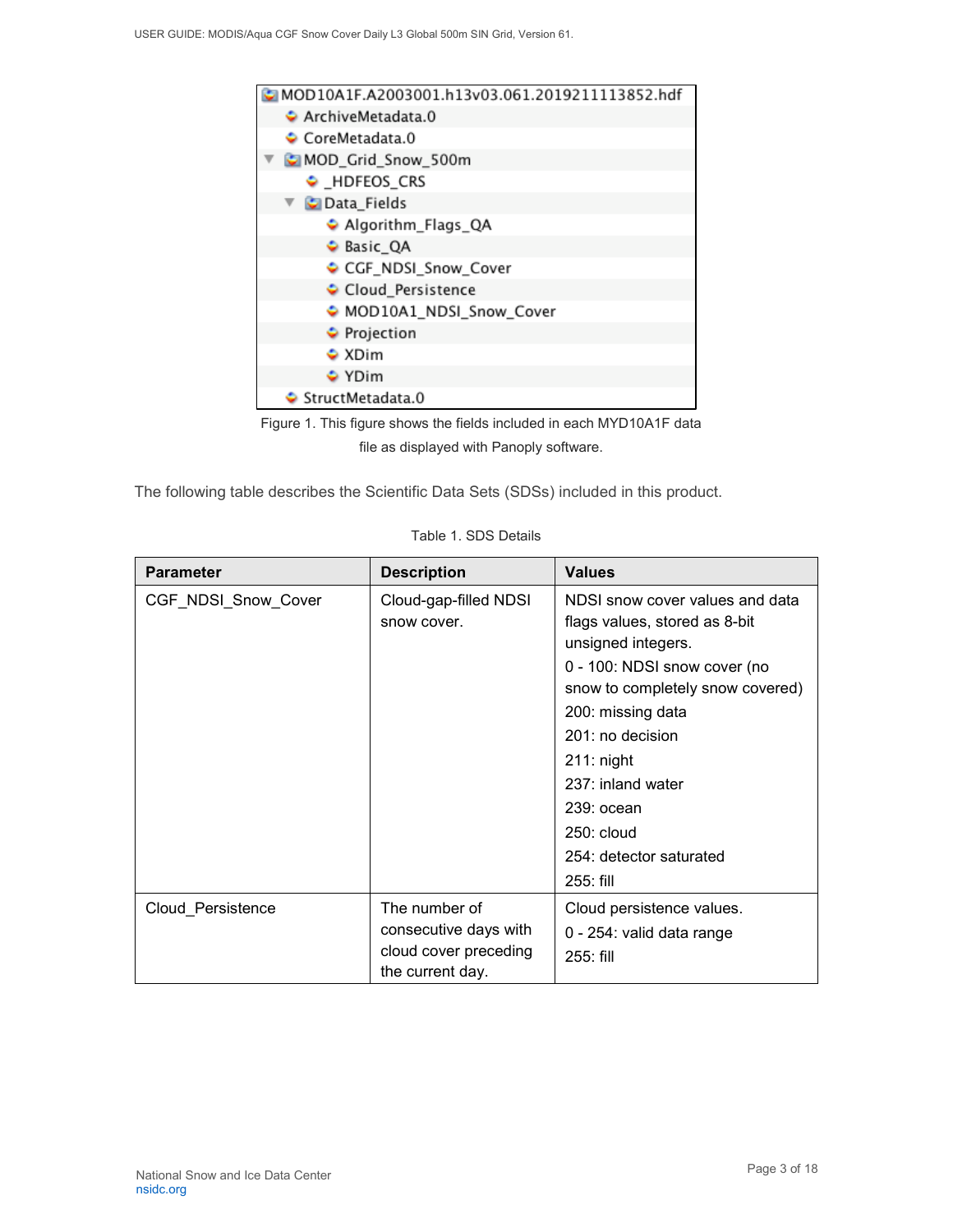| <b>Parameter</b>        | <b>Description</b>                                  | <b>Values</b>                                                                                                                                                                                                                                                            |
|-------------------------|-----------------------------------------------------|--------------------------------------------------------------------------------------------------------------------------------------------------------------------------------------------------------------------------------------------------------------------------|
| MOD10A1_NDSI_Snow_Cover | Gridded NDSI snow<br>cover from the current<br>day. | NDSI snow cover values and data<br>flags values, stored as 8-bit<br>unsigned integers.<br>0 - 100: NDSI snow cover (no<br>snow to completely snow covered)<br>200: missing data<br>$201:$ no decision<br>$211:$ night<br>237: inland water<br>239: ocean<br>$250:$ cloud |
|                         |                                                     | 254: detector saturated<br>255: fill                                                                                                                                                                                                                                     |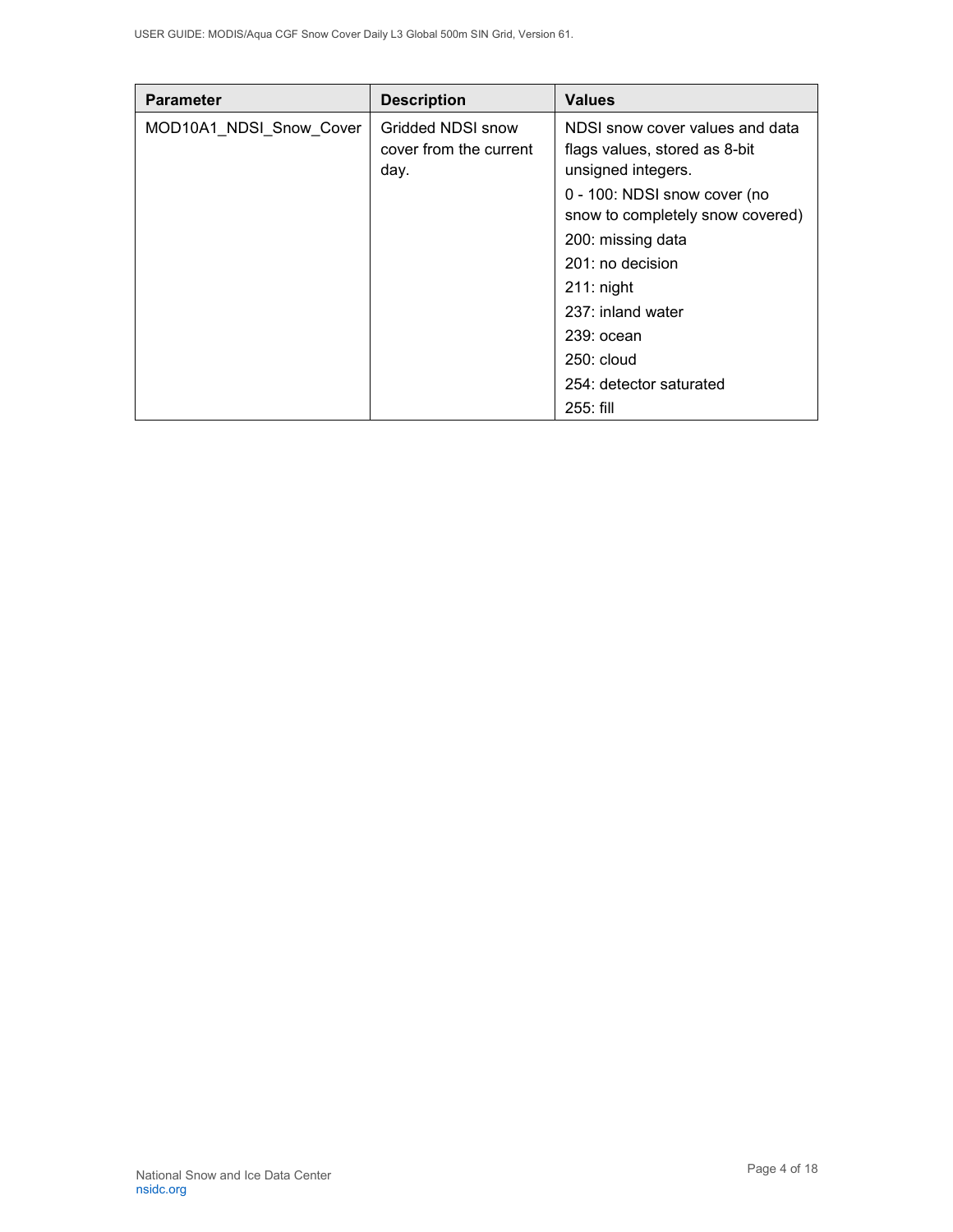| <b>Parameter</b>   | <b>Description</b>                                                            | <b>Values</b>                                                                                                                                                                                                                                                                                                                                                                                                                                                                                                                                                                                                                                                                                                                                                                                                                                                                                                                                          |
|--------------------|-------------------------------------------------------------------------------|--------------------------------------------------------------------------------------------------------------------------------------------------------------------------------------------------------------------------------------------------------------------------------------------------------------------------------------------------------------------------------------------------------------------------------------------------------------------------------------------------------------------------------------------------------------------------------------------------------------------------------------------------------------------------------------------------------------------------------------------------------------------------------------------------------------------------------------------------------------------------------------------------------------------------------------------------------|
| Algorithm_Flags_QA | Data screens applied to<br>identify false or<br>uncertain snow<br>detections. | Bit flag values<br>Bit 0: Inland water screen<br>Bit 1: Low visible screen failed,<br>snow detection reversed to no<br>snow<br>Bit 2: Low NDSI screen failed,<br>snow detection reversed to no<br>snow<br>Bit 3: Combined<br>temperature/height screen failed<br>brightness temperature ≥ 281<br>K, pixel height $<$ 1300 m, flag set,<br>snow detection reversed to not<br>snow, OR;<br>brightness temperature $\geq$ 281 K,<br>pixel height ≥ 1300 m, flag set,<br>snow detection NOT reversed.<br>Bit 4: High Shortwave IR (SWIR)<br>refectance screen<br>Snow pixel with SWIR > 0.45, flag<br>set, snow detection reversed to not<br>snow, OR;<br>Snow pixel with $0.25 <$ SWIR $\le$<br>0.45, flag set to indicate unusual<br>snow conditon, snow detection<br>NOT reversed.<br>Bit 5: Cloud possible screen,<br>probably cloudy<br>Bit 6: Cloud possible screen,<br>probably clear<br>Bit 7: Uncertain snow detection<br>due to low illumination |
| Basic_QA           | General quality<br>estimate for pixels<br>processed for snow.                 | Quality assessment flag values<br>$0:$ best<br>1: good<br>$2:$ ok<br>3: poor-not used<br>4: other-not used<br>$211:$ night<br>239: ocean<br>255: unusable                                                                                                                                                                                                                                                                                                                                                                                                                                                                                                                                                                                                                                                                                                                                                                                              |
| Projection         | Sinusoidal projection<br>attributes.                                          | n/a                                                                                                                                                                                                                                                                                                                                                                                                                                                                                                                                                                                                                                                                                                                                                                                                                                                                                                                                                    |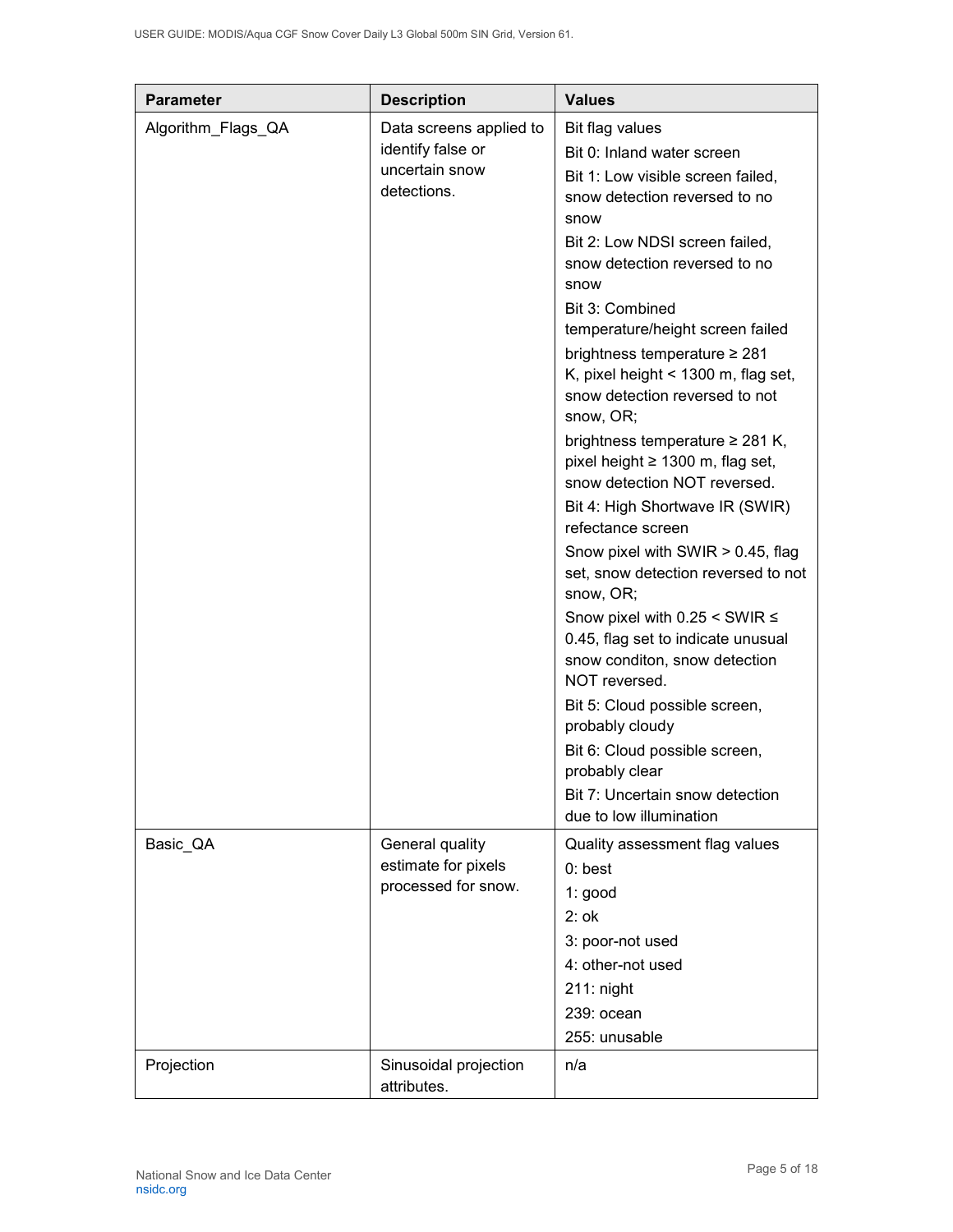| <b>Parameter</b> | <b>Description</b>                                           | <b>Values</b>                                                           |
|------------------|--------------------------------------------------------------|-------------------------------------------------------------------------|
| <b>XDim</b>      | Projected upper left X<br>coordinate for each<br>pixel in km | Coordinate value range for data<br>set<br>-20015.109354 to 20015.109354 |
| YDim             | Projected upper left Y<br>coordinate for each<br>pixel in km | Coordinate value range for data<br>set<br>-10007.554677 to 10007.554677 |

## <span id="page-6-0"></span>1.1.3 Interpreting Algorithm\_Flags\_QA

Pixels determined to have some snow present are subjected to a series of screens that have been specifically developed to alleviate snow commission errors (detecting snow where there is no snow) and to flag uncertain snow detections. In addition, snow-free pixels are screened for very low illumination to prevent possible snow omission errors. Screen results, as well as the location of inland water, are stored as bit flags in the 'Algorithm\_Flags\_QA' SDS. Refer to the Appendix of this document for a detailed description of the Algorithm QA Flags.

To decode bit flag values, convert the grid cell's 8-bit integer value to its binary equivalent (For example, the decimal value 129 converted to binary is 10000001). Bit values are initialized to 0 and set to 1 if the result of the corresponding screen is true. The following figure shows the bit flag representation of the decimal value '129':

| bit index $\#$ 7 6 5 4 3 2 |       |                         |      |  |                |
|----------------------------|-------|-------------------------|------|--|----------------|
|                            | $1$ 0 |                         |      |  | $\overline{1}$ |
| bit value                  |       | 27 26 25 24 23 22 21 20 |      |  |                |
|                            |       |                         | byte |  |                |

Figure 2. This figure shows the decoded bit flag for the 8-bit integer value 129. Bit positions are numbered from right (bit 0) to left (bit 7), and each bit stores the result of a screen. In this example, bit 0 (inland water) and bit 7 (low illumination) are set

to true (1).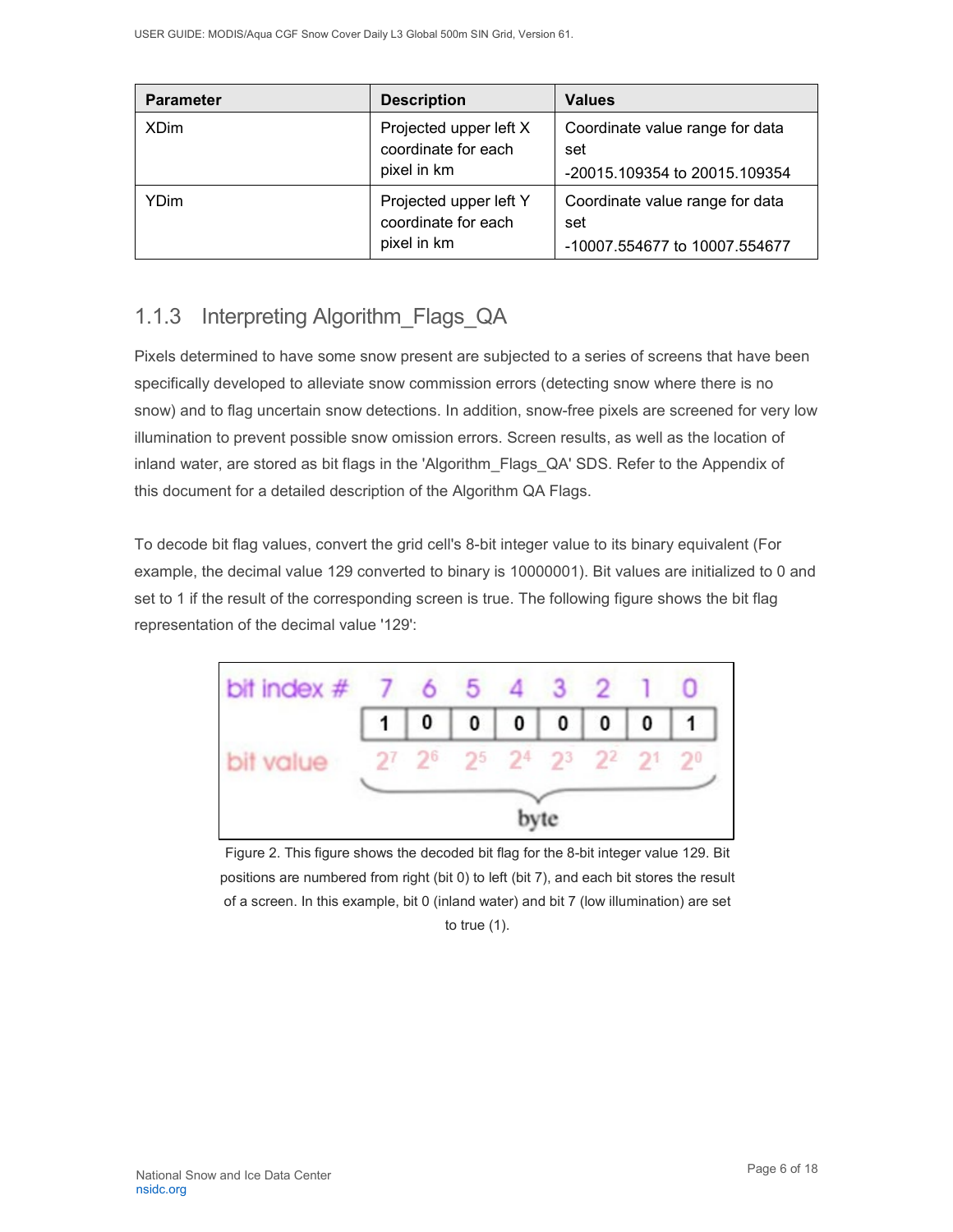## <span id="page-7-0"></span>1.1.4 File Naming Convention

Date files are named according to the following convention and as described in Table 2:

#### **Example:**

MYD10A1F.A2000055.h32v10.061.2020037174024.hdf MYD[PID].A[YYYY][DDD].h[NN]v[NN].[VVV].[yyyy][ddd][hhmmss].hdf

| Variable   | <b>Description</b>                                                          |
|------------|-----------------------------------------------------------------------------|
| MYD        | MODIS Aqua                                                                  |
| <b>PID</b> | 10A1F                                                                       |
| A          | Acquisition date follows                                                    |
| YYYY       | Acquisition year                                                            |
| DDD        | Acquisition day of year                                                     |
| h[NN]v[NN] | Horizontal tile number and vertical tile number<br>(See Grid Section below) |
| <b>VVV</b> | Version (Collection) number                                                 |
| уууу       | Production year                                                             |
| ddd        | Production day of year                                                      |
| hhmmss     | Production hour/minute/second in GMT                                        |
| .hdf       | HDF-EOS formatted data file                                                 |

#### Table 2. File Name Variables

**Note**: Data files contain important metadata including global attributes that are assigned to the file and local attributes like coded integer keys that provide details about the data fields. In addition, each HDF-EOS data file has a corresponding XML metadata file (.xml) which contains some of the same internal metadata as the HDF-EOS file plus additional information regarding user support, archiving, and granulespecific post-production.

### <span id="page-7-1"></span>1.1.5 Ancillary Files

A browse image (.jpg) and metadata file (.xml) are provided for each data file.

## <span id="page-7-2"></span>1.2 Spatial Information

### <span id="page-7-3"></span>1.2.1 Coverage

Coverage is global. Aqua's sun-synchronous, near-polar circular orbit is timed to cross the equator from south to north (ascending node) at approximately 1:30 P.M. local time. Complete global coverage occurs every one to two days (more frequently near the poles). The following sites offer tools that track and predict Aqua's orbital path: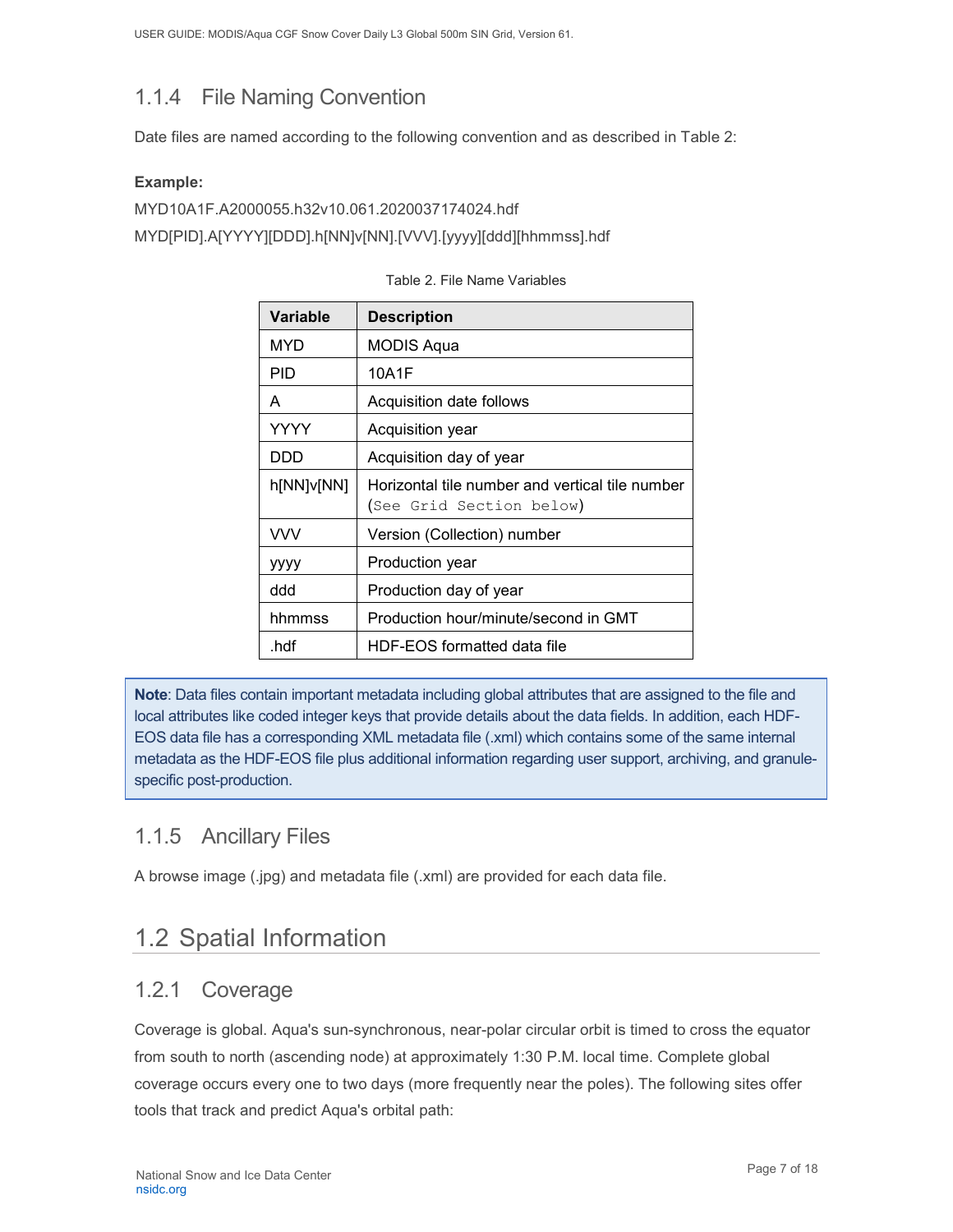- [Daily Aqua Orbit Tracks,](https://www.ssec.wisc.edu/datacenter/aqua/GLOBAL.html) Space Science and Engineering Center, University of Wisconsin-Madison
- NASA LaRC [Satellite Overpass Predictor](https://cloudsway2.larc.nasa.gov/cgi-bin/predict/predict.cgi) (includes viewing zenith, solar zenith, and ground track distance to specified lat/lon)

### <span id="page-8-0"></span>1.2.2 Projection

This data set is georeferenced to an equal-area sinusoidal projection. Areas on the grid are proportional to the same areas on Earth and distances are correct along all parallels and the central meridian. Shapes become increasingly distorted away from the central meridian and near the poles. The data are neither conformal, perspective, nor equidistant. Meridians, except for the central meridian, are represented by sinusoidal curves and parallels are represented by straight lines. The central meridian and parallels are lines of true scale.

### <span id="page-8-1"></span>1.2.3 Grid

As shown in Figure 3, data are gridded using the MODIS Sinusoidal Tile Grid, which comprises 460 non-fill tiles that each cover 10° by 10° at the equator or approximately 1200 km by 1200 km. Each data granule covers one tile and consists of 2,400 rows and 2,400 columns at a nominal spatial resolution of 500 m and a true per pixel resolution of 463.31271653 meters in both the X and Y directions. Tiles are labeled with horizontal (h) and vertical (v) indices, starting in the upper left corner with tile h00v00 and proceeding rightward and downward to tile h35v17 in the bottom right corner.



Figure 3. MODIS Sinusoidal Tile Grid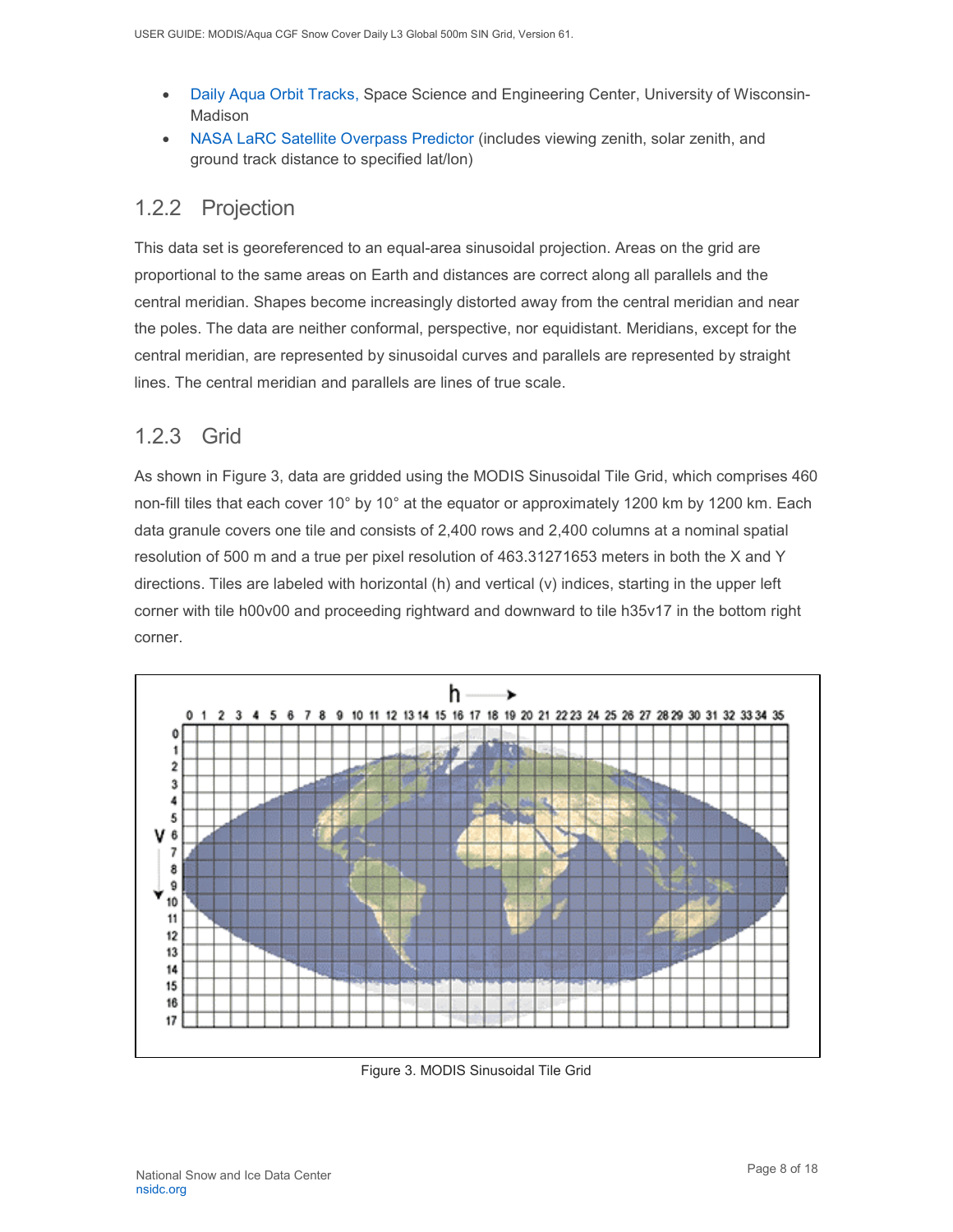The following resources can help you select and work with gridded MODIS data:

- [Tile Bounding Coordinates for the MODIS Sinusoidal Grid](http://modis-land.gsfc.nasa.gov/pdf/sn_bound_10deg.txt)
- [MODIS Land Discipline Group \(MODLAND\) Tile Calculator](http://landweb.nascom.nasa.gov/cgi-bin/developer/tilemap.cgi)
- [Earth Observing System Data and Information System \(EOSDIS\) Core System Project:](http://newsroom.gsfc.nasa.gov/sdptoolkit/toolkit.html)  [Science Data Processing \(SDP\) Toolkit Home Page](http://newsroom.gsfc.nasa.gov/sdptoolkit/toolkit.html)
- [HDF-EOS to GeoTIFF Conversion Tool \(HEG\)](http://newsroom.gsfc.nasa.gov/sdptoolkit/HEG/HEGHome.html)

### <span id="page-9-0"></span>1.2.4 Resolution

The nominal spatial resolution is 500 meters.

### <span id="page-9-1"></span>1.2.5 Geolocation

The following tables provide information for geolocating this data set.

| <b>Region</b>                               | Global                                                                           |
|---------------------------------------------|----------------------------------------------------------------------------------|
| Geographic coordinate<br>system             | WGS84                                                                            |
| <b>Projected coordinate</b><br>system       | Sinusoidal Grid                                                                  |
| Longitude of true origin                    | $0^{\circ}$                                                                      |
| Latitude of true origin                     | $0^{\circ}$                                                                      |
| Scale factor at longitude of<br>true origin | 1.0                                                                              |
| <b>Datum</b>                                | <b>WGS 84</b>                                                                    |
| <b>Ellipsoid/spheroid</b>                   | 6371007.181000 meters                                                            |
| <b>Units</b>                                | Meter                                                                            |
| <b>False easting</b>                        | $0^{\circ}$                                                                      |
| <b>False northing</b>                       | $0^{\circ}$                                                                      |
| <b>SR-ORG code</b>                          | 6974                                                                             |
| <b>PROJ4 string</b>                         | +proj=sinu +lon_0=0 +x_0=0 +y_0=0 +ellps=WGS84<br>+datum=WGS84 +units=m +no defs |
| <b>Reference</b>                            | https://spatialreference.org/ref/sr-org/6974/html/                               |

#### Table 3. Projection Details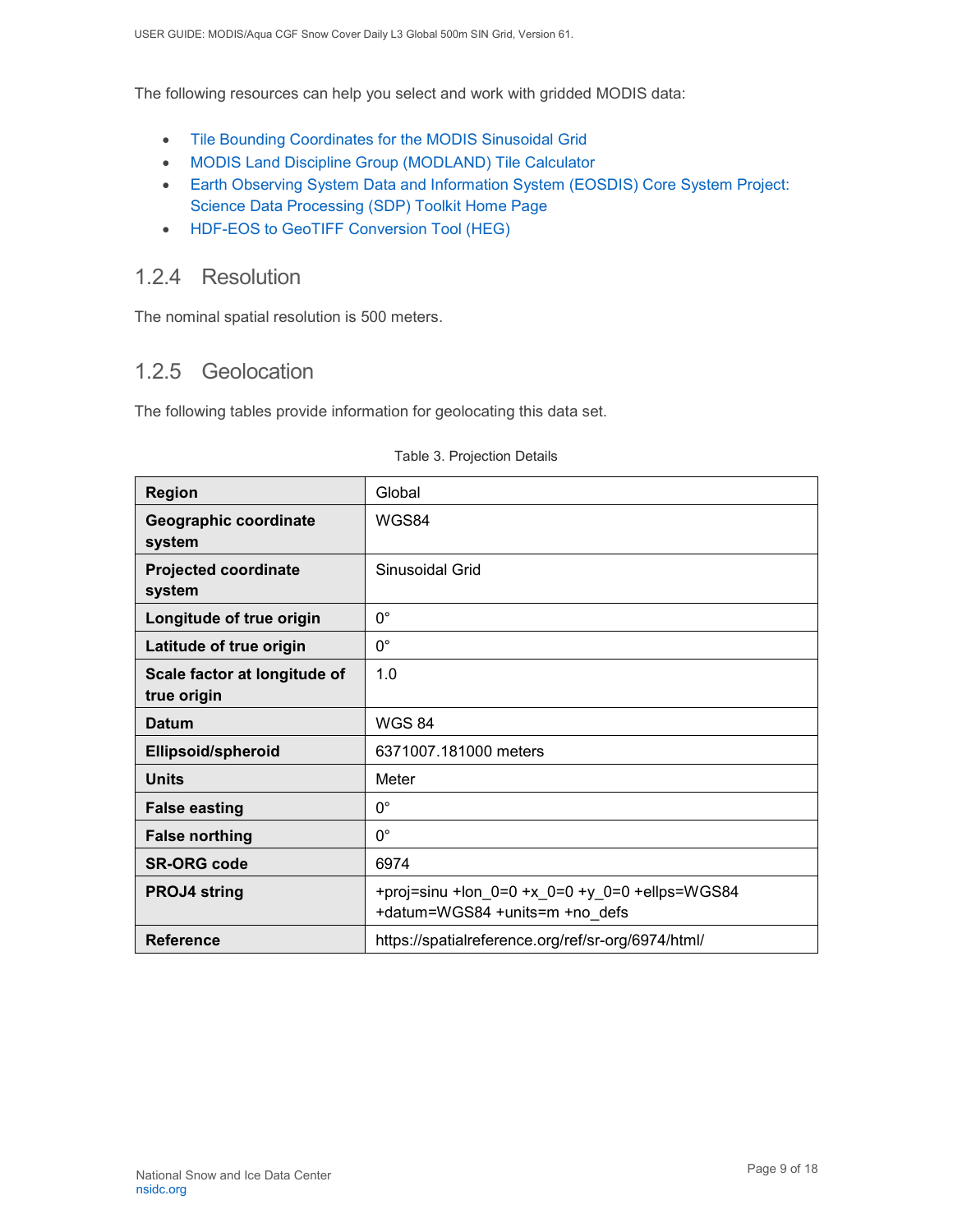#### Table 4. Grid Details

| <b>Region</b>                          | Global                              |
|----------------------------------------|-------------------------------------|
| Grid cell size (x, y pixel dimensions) | $500 \text{ m}$                     |
| <b>Number of rows</b>                  | 2400                                |
| Number of columns                      | 2400                                |
| Nominal gridded resolution             | $500 \text{ m}$                     |
| <b>Grid rotation</b>                   | N/A                                 |
| Geolocated upper left point in grid    | $-20015109.354(x), 10007554.677(y)$ |
| Geolocated lower right point in grid   | 20015109.354(x), -10007554.677(y)   |

### <span id="page-10-0"></span>1.3 Temporal Information

### <span id="page-10-1"></span>1.3.1 Coverage

MODIS Aqua data are available from 04 July 2002 to present. However, because the NDSI depends on visible light, data are not produced when viewing conditions are too dark. In addition, anomalies over the course of the Aqua mission have resulted in minor data outages. If you cannot locate data for a particular date or time, check the [MODIS/Aqua Data Outages](https://modaps.modaps.eosdis.nasa.gov/services/production/outages_aqua.html) web page.

### <span id="page-10-2"></span>1.3.2 Resolution

Daily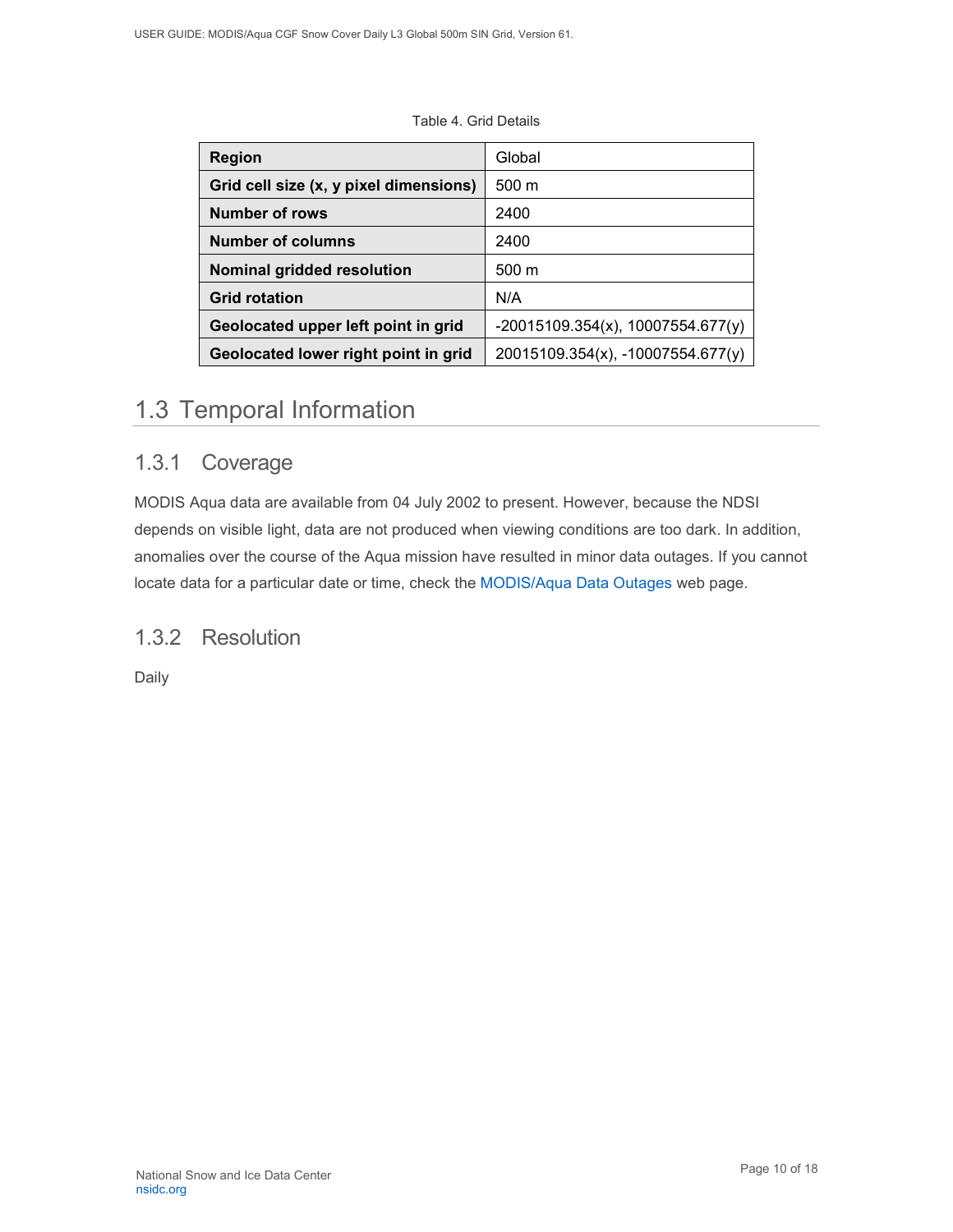# <span id="page-11-0"></span>1.4 Sample Data Image



Figure 4. This figure shows CGF\_NDSI\_Snow\_Cover (A) and cloud persistence (B) from MOD10A1F, tile h10v04, (26 December 2017, MODIS/Terra). The region shown extends from southern Nebraska to northern Montana. The unlabeled purple square in the legend represents 'Night'.

# <span id="page-11-1"></span>2 DATA ACQUISITION AND PROCESSING

## <span id="page-11-2"></span>2.1 Background

The purpose of the daily CGF snow cover product (MYD10A1F) is to provide a daily 'cloud-free' map of snow cover extent. The CGF snow cover parameter provides an estimate of the snow cover that might exist under current cloud cover.

## <span id="page-11-3"></span>2.2 Acquisition

The data source for the MYD10A1F V61 product is the MYD10A1 Version 61 product.

MODIS scans the entire globe every one to two days. As such, most locations on Earth are imaged at least once per day and more frequently where swaths overlap (e.g. near the poles). Aqua's sunsynchronous, near-circular polar orbit is timed to cross the equator from south to north (ascending node) at approximately 1:30 P.M. local time.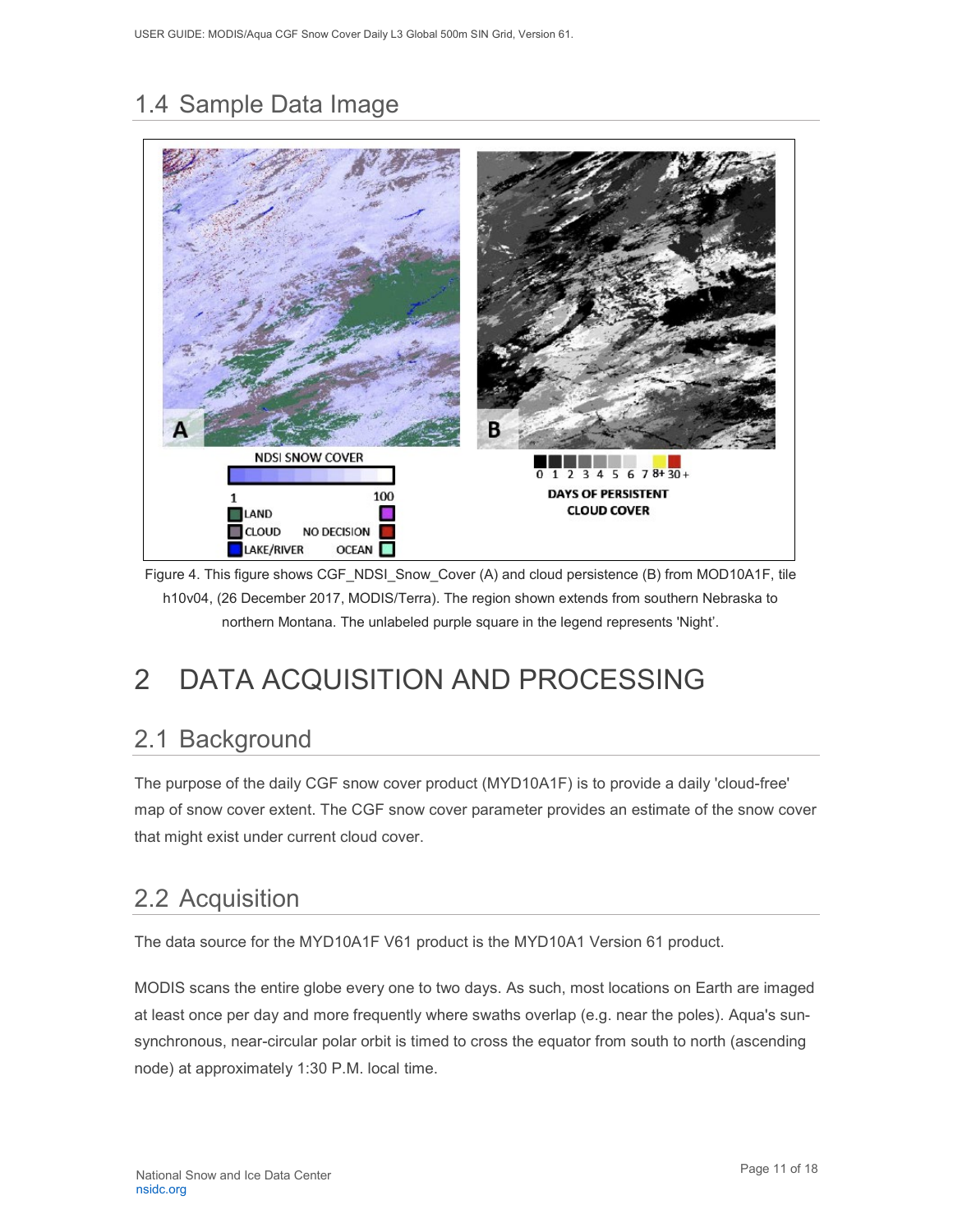#### **Ongoing changes in the Aqua orbit**

The Aqua flight operations team completed [mission manuevers](https://modis.gsfc.nasa.gov/news/individual.php?news_id=100389) related to maintaining a 1:30 PM MLT equator crossing and 705 km orbit altitude on March 18, 2021. In July 2021, Aqua began drifting to a later MLT. In January 2022, Aqua will begin its constellation exit by stopping all maneuvers except collision avoidance maneuvers and will exceed a 1:45 PM MLT crossing in February 2023. MLT will continue to drift after this, reaching 3:50 PM around August 2026. Aqua MODIS will remain operational and generate the full suite of products until the end of the mission in August 2026.

Later crossing times for an afternoon platform like Aqua mean lower solar elevations leading to more prevalent shadows. This decrease in orbit altitude alters the spatial coverage of the sensor including possible gaps in spatial sampling, decreased spatial coverage, and higher spatial resolution. Products are mostly expected to be science quality except for reduced grid size (from lower altitude) and without a strict 16-day repeat of observations (from drift and changing orbit).

Details on the impact of the Constellation Exit on the quality of the product are being compiled and [will be](https://landweb.modaps.eosdis.nasa.gov/cgi-bin/QS/new/index.cgi)  [posted when available.](https://landweb.modaps.eosdis.nasa.gov/cgi-bin/QS/new/index.cgi)

## <span id="page-12-0"></span>2.3 Processing

The MODIS CGF algorithm inputs the current day MYD10A1 snow cover and MYD10A1F snow cover from the previous day. The current day CGF snow cover field is generated by replacing the current day's MYD10A1 cloud-covered observations with MYD10A1F non-cloud (clear view) observations from the previous day. Cloud persistence is tracked by incrementing or resetting the count of consecutive days of cloud cover in each cell in the Cloud\_Persistence parameter. When a cloud-free observation occurs, the cloud persistence count is reset to "0" to indicate a cloud-free observation occured on the current day. A cloud persistence value of "1" indicates that the current day was cloudy. A cloud persistence value greater than "1" specifies the number of consecutive cloud-obscured observations in the cell (on that day).

As a result of this approach, the first day of MYD10A1F production the CGF snow cover values will be the same as the corresponding MYD10A1 snow cover values. Over time the MYD10A1F gapfilled cloud cover will eventually decline to zero, as non-cloud observations replace cloud observations. Typically, it takes five to seven days to reach a nearly cloud free map, but this depends on the season and location.

The CGF snow cover product is produced as a 12-month sequence corresponding to the United States Geological Service (USGS) "water year," which begins on 1 October and ends on 30 September. The USGS water year period is maintained for each year, except for the first year which began on 19 January 2012. On the first day of the water year (or first day of temporal coverage) MYD10A1F snow cover is produced as a copy of the MYD10A1 snow cover and cloud persistence values are set to '1' for grid cells that include cloud cover.

A user can determine if MYD10A1F is the first day of a time series or a day in the series by reading the global attribute "First\_Day\_of\_series." This attribute is set to "Y" for the first day in a time series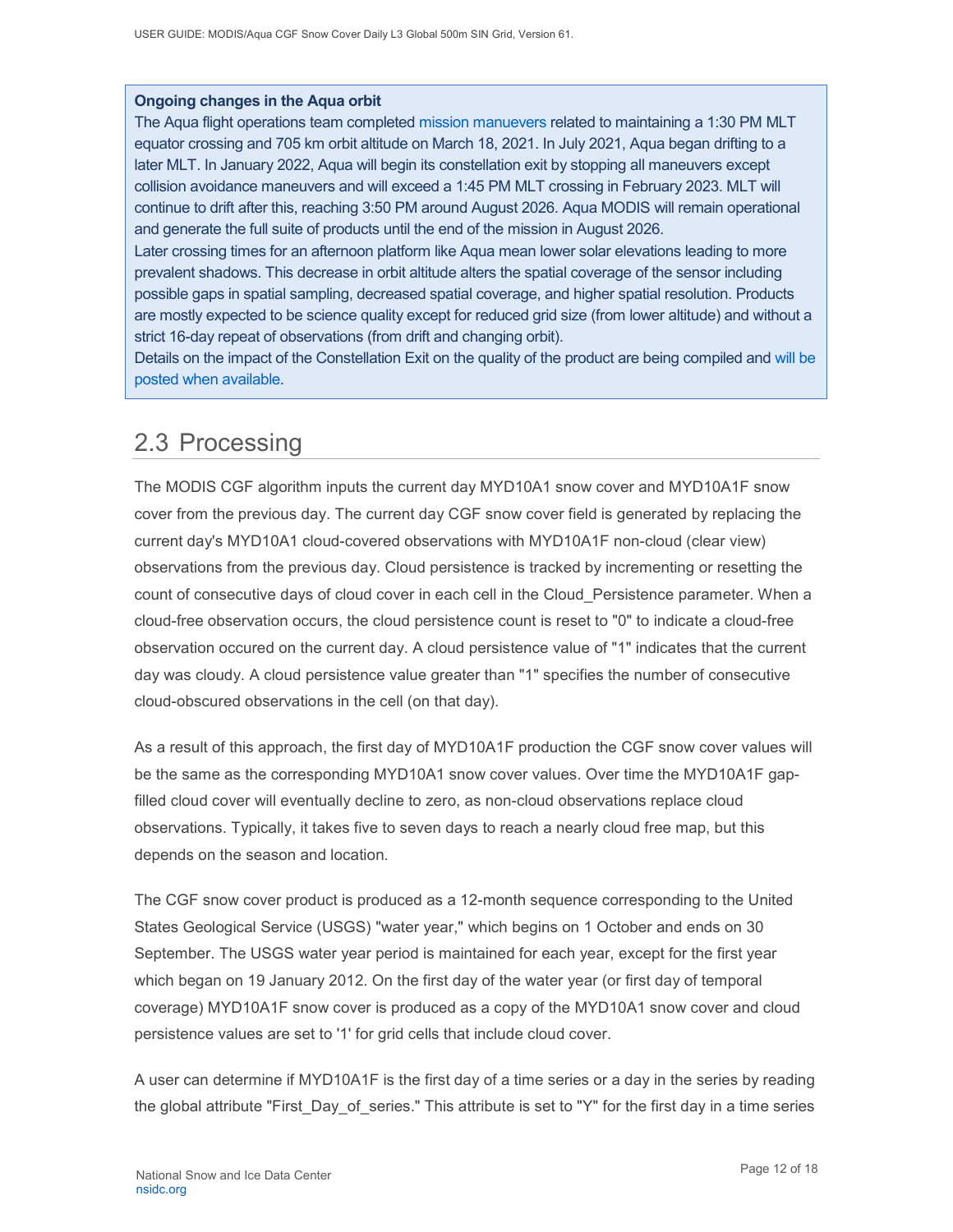and to "N" for all other days in the time series. The global attribute "Time Series Day" stores the count of days in the series since the first day.

Fill data originating from orbit gaps or missing parts of MOD10 L2 swaths (passed on to MYD10A1) is replaced with a non-fill data value from the previous day's MYD10A1F snow cover and the cloud persistence count is incremented by one. Users will note that some MYD10A1 tiles are missing for certain days in the data record. When a missing tile is encountered, the MYD10A1F algorithm uses the previous day's MYD10A1F snow cover as the current day and increments the cloud persistence count by one for all cells. The global attribute "Missing days MODIS 10A1 tile count" reports the number of missing day for the tile.

## <span id="page-13-0"></span>2.4 Quality

CGF snow cover can be evaluated relative to MYD10A1 Version 61 snow cover by comparing the CGF snow cover to the current day of MYD10A1, which is stored on this product in the "MYD10A1\_NDSI\_Snow\_Cover" parameter.

The 'Basic\_QA' field provides general snow cover quality assessment and the 'Algorithm\_Bit\_Flag\_QA' field provides algorithm specific data screen results. These fields are copied from MYD10A1 Version 61 for non-cloud observations and from previous day MYD10A1F for cloud-covered observations. Both the 'Basic\_QA' and 'Algorithm\_Bit\_Flag\_QA' were set during MOD10 L2 processing and passed on to MYD10A1. For a detailed description of the accuracy, uncertainty, and errors associated with MOD10\_L2 Snow Cover, see the MODIS Snow Products Collection 6.1 User Guide (Riggs et al. 2019).

## <span id="page-13-1"></span>2.5 Instrumentation

The MODIS instrument provides 12-bit radiometric sensitivity in 36 spectral bands ranging in wavelength from 0.4 µm to 14.4 µm. Two bands are imaged at a nominal resolution of 250 m at nadir, five bands at 500 m, and the remaining bands at 1000 m. A ±55 degree scanning pattern at an altitude of 705 km achieves a 2330 km swath with global coverage every one to two days.

The scan mirror assembly uses a continuously rotating, double-sided scan mirror to scan ±55 degrees and is driven by a motor encoder built to operate 100 percent of the time throughout the six-year instrument design life. The optical system consists of a two-mirror, off-axis afocal telescope which directs energy to five refractive objective assemblies, one each for the visible, near-infrared, shortwave infrared, middle-wavelength infrared, and long-wavelength infrared spectral regions.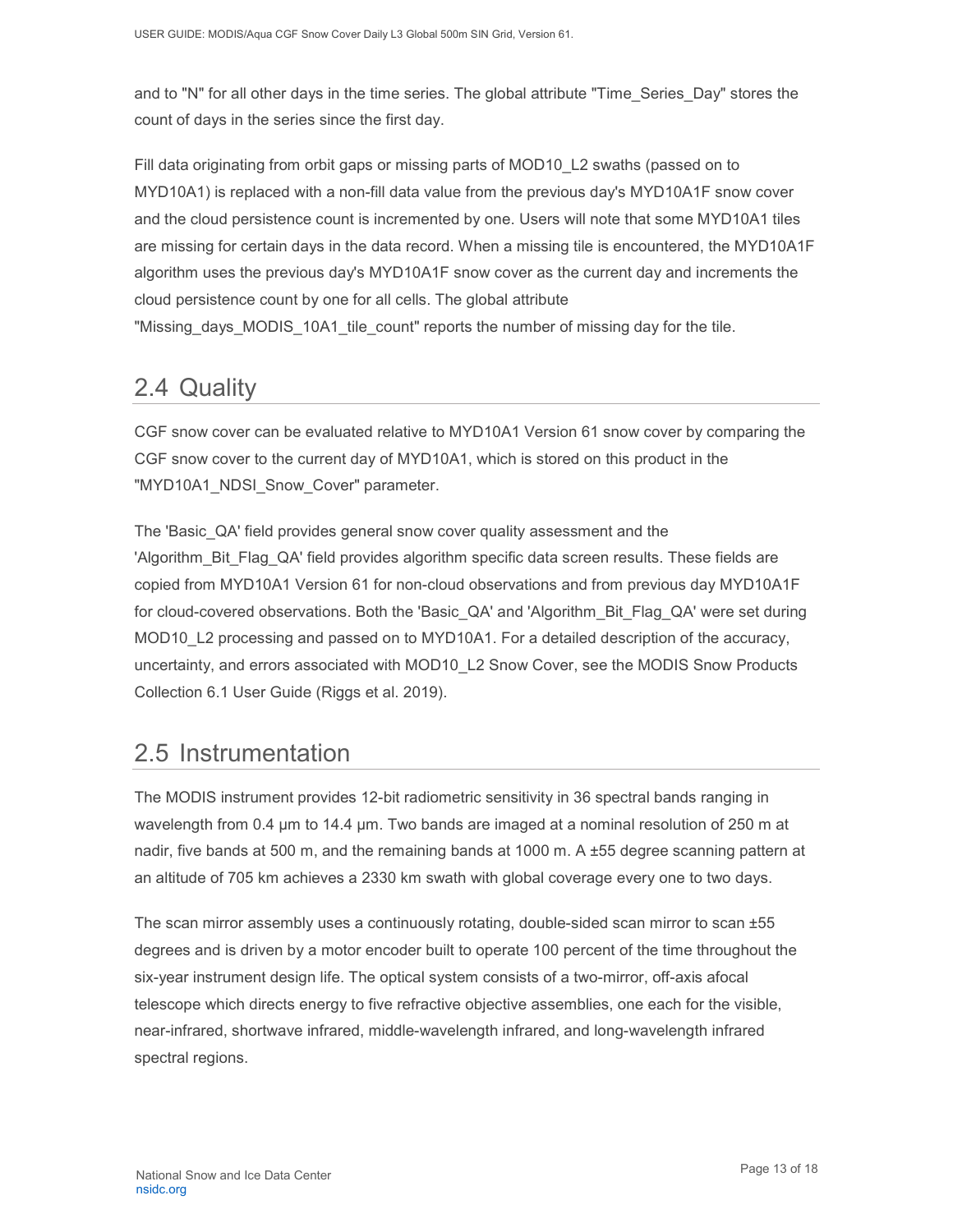The MODIS instruments on the Terra and Aqua space vehicles were built to NASA specifications by Santa Barbara Remote Sensing, a division of Raytheon Electronics Systems. Table 4 contains the instruments' technical specifications:

| <b>Variable</b>            | <b>Description</b>                                                                          |
|----------------------------|---------------------------------------------------------------------------------------------|
| Orbit                      | 705 km altitude, 1:30 P.M. ascending node (Aqua), sun-synchronous, near-<br>polar, circular |
| Scan Rate                  | 20.3 rpm, cross track                                                                       |
| Swath<br><b>Dimensions</b> | 2330 km (cross track) by 10 km (along track at nadir)                                       |
| Telescope                  | 17.78 cm diameter off-axis, afocal (collimated) with intermediate field stop                |
| Size                       | $1.0 \text{ m} \times 1.6 \text{ m} \times 1.0 \text{ m}$                                   |
| Weight                     | 228.7 kg                                                                                    |
| Power                      | 162.5 W (single orbit average)                                                              |
| Data Rate                  | 10.6 Mbps (peak daytime); 6.1 Mbps (orbital average)                                        |
| Quantization               | 12 bits                                                                                     |
| Spatial<br>Resolution      | 250 m (bands 1-2)<br>500 m (bands 3-7)<br>1000 m (bands (8-36)                              |
| Design Life                | 6 years                                                                                     |

| Table 5. MODIS Technical Specifications |
|-----------------------------------------|
|-----------------------------------------|

### <span id="page-14-0"></span>2.5.1 Calibration

MODIS has a series of on-board calibrators that provide radiometric, spectral, and spatial calibration of the MODIS instrument. The blackbody calibrator is the primary calibration source for thermal bands between 3.5 µm and 14.4 µm, while the Solar Diffuser (SD) provides a diffuse, solar-illuminated calibration source for visible, near-infrared, and short wave infrared bands. The Solar Diffuser Stability Monitor tracks changes in the reflectance of the SD with reference to the sun so that potential instrument changes are not incorrectly attributed to changes in this calibration source. The Spectroradiometric Calibration Assembly provides additional spectral, radiometric, and spatial calibration.

MODIS uses the moon as an additional calibration technique and for tracking degradation of the SD by referencing the illumination of the moon since the moon's brightness is approximately the same as that of the Earth. Finally, MODIS deep space views provide a photon input signal of zero, which is used as a point of reference for calibration.

For additional details about the MODIS instruments, see NASA's [MODIS | About](http://modis.gsfc.nasa.gov/about/) Web page.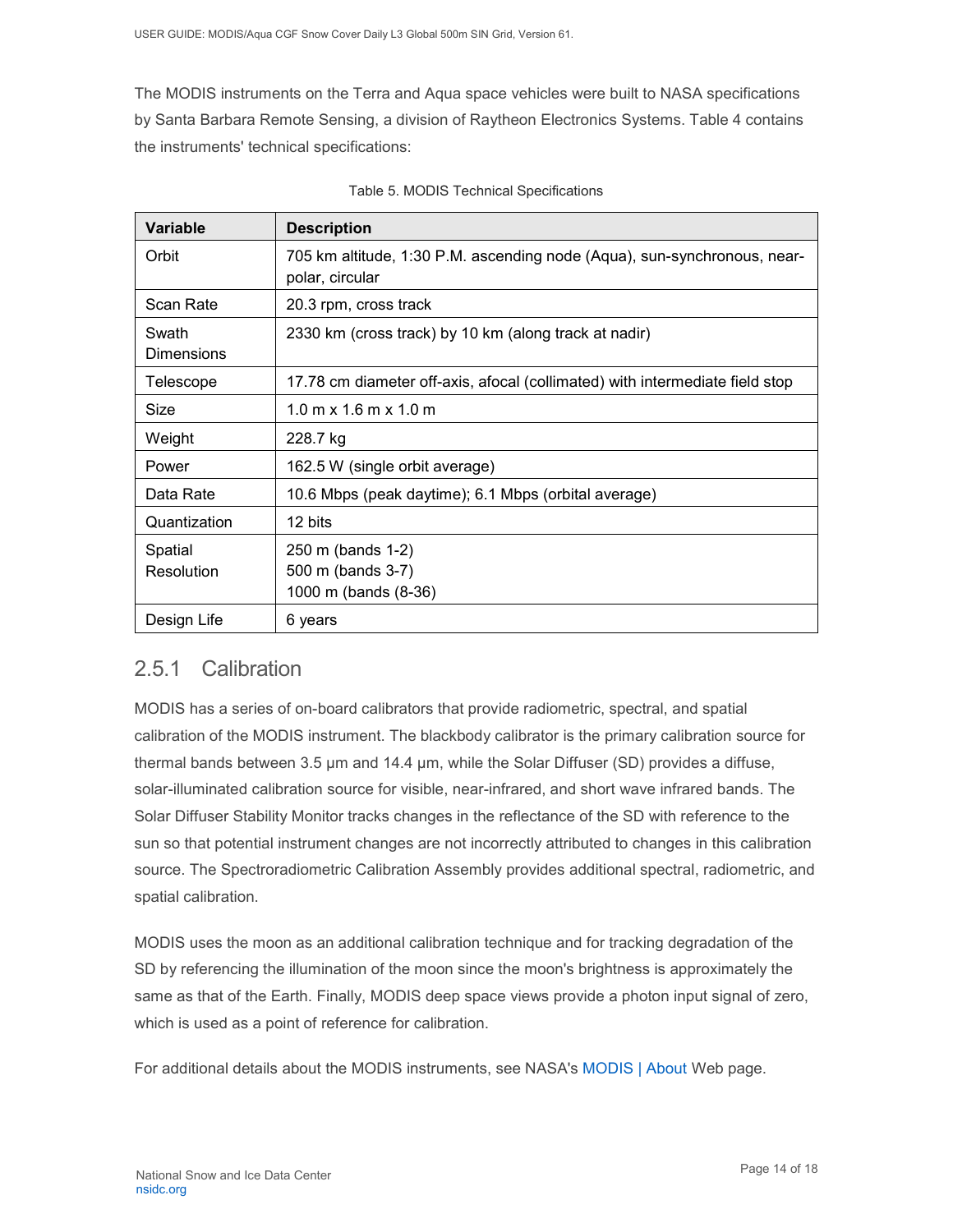# <span id="page-15-0"></span>3 SOFTWARE AND TOOLS

The following sites can help you identify the right MODIS data for your study:

- [NASA's Earth Observing System Data and Information System | Near Real-Time Data](http://earthdata.nasa.gov/data/near-real-time-data/rapid-response)
- [NASA Goddard Space Flight Center | MODIS Land Global Browse Images](https://landweb.modaps.eosdis.nasa.gov/cgi-bin/browse/browseMODIS.cgi)

The following resources are available to help users work with MODIS data:

- [The HDF-EOS to GeoTIFF Conversion Tool \(HEG\)](http://newsroom.gsfc.nasa.gov/sdptoolkit/HEG/HEGHome.html) can reformat, re-project, and perform stitching/mosaicing and subsetting operations on HDF-EOS objects.
- [HDFView](http://www.hdfgroup.com/hdf-java-html/hdfview/) is a simple, visual interface for opening, inspecting, and editing HDF files. Users can view file hierarchy in a tree structure, modify the contents of a data set, add, delete and modify attributes, and create new files.
- [What is HDF-EOS? an NSIDC FAQ](https://nsidc.org/support/faq/what-hdf-eos)
- [The MODIS Conversion Toolkit \(MCTK\) plug-in for ENVI](https://github.com/dawhite/MCTK) can ingest, process, and georeference every known MODIS data set, including products distributed with EASE-Grid projections. The toolkit includes support for swath projection and grid reprojection and comes with an API for large batch processing jobs.

# <span id="page-15-1"></span>4 RELATED WEBSITES

The following resources provide additional information about MODIS Version 6.1 data, including known problems, production schedules, and future plans:

- [The MODIS Snow and Sea Ice Global Mapping Project](http://modis-snow-ice.gsfc.nasa.gov/)
- [NASA Goddard Space Flight Center | MODIS Land Quality Assessment](http://landweb.nascom.nasa.gov/cgi-bin/QA_WWW/newPage.cgi)
- [MODIS Land Team Validation | Status for Snow Cover/Sea Ice \(MOD10/29\)](https://modis-land.gsfc.nasa.gov/ValStatus.php?ProductID=MOD10/29)

# <span id="page-15-2"></span>5 CONTACTS AND ACKNOWLEDGMENTS

#### **George Riggs**

NASA Goddard Space Flight Center (GSFC) Greenbelt, MD

**Dorothy Hall**  ESSIC / University of Maryland College Park, MD

#### **Miguel Roman**

NASA Goddard Space Flight Center (GSFC) Greenbelt, MD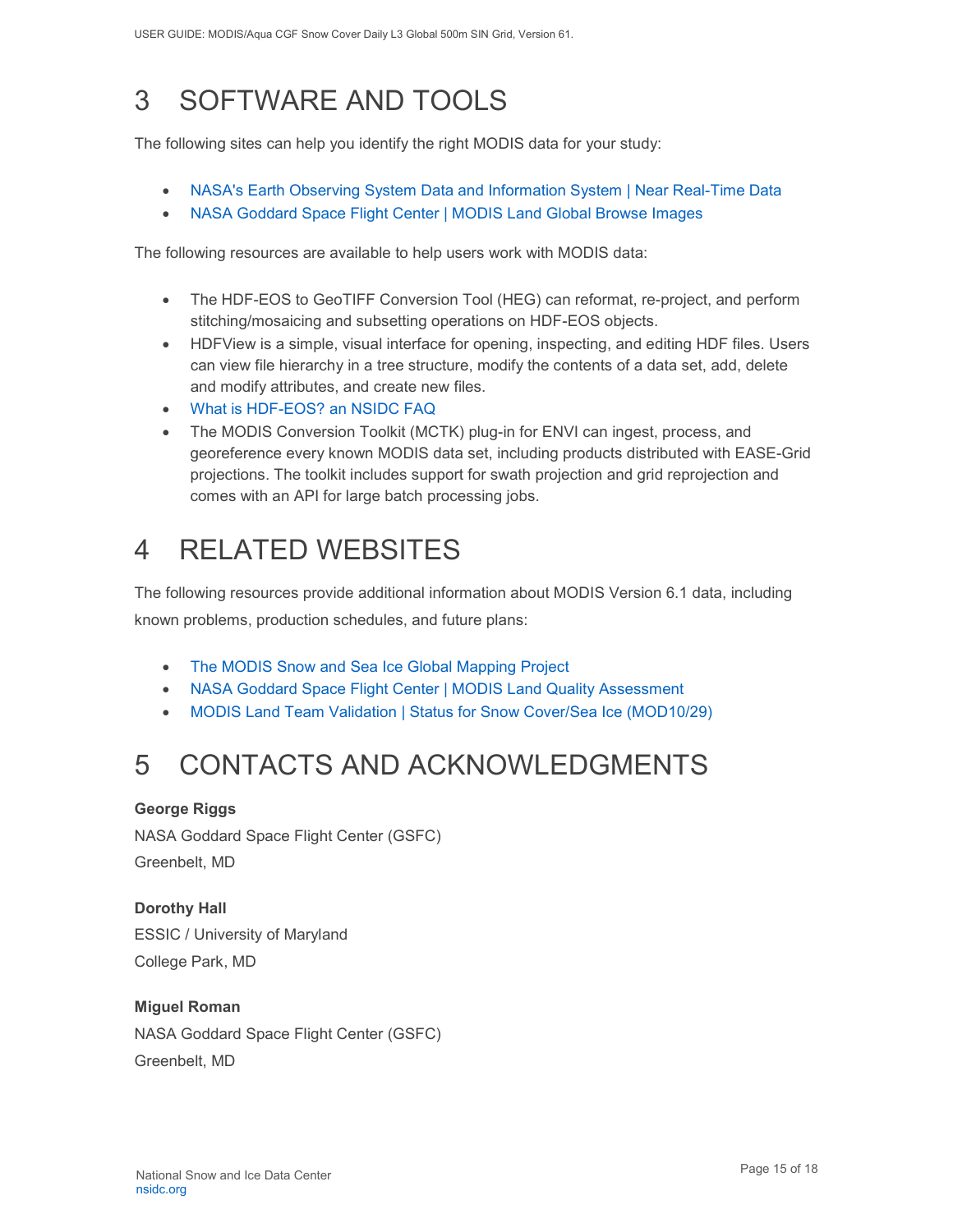# <span id="page-16-0"></span>6 REFERENCES

<span id="page-16-1"></span>Hall, D.K., Riggs, G.A., DiGirolamo, N.E., and Roman, M.O. 2019. Evaluation of MODIS and VIIRS cloud-gap-filled snow-cover products for production of an Earth science data record. *Hydrology and Earth System Sciences* 23(12):5227-5241. <https://doi.org/10.5194/hess-23-5227-2019> [\(PDF\)](https://nsidc.org/data/modis/technical-references)

Hall, D.K., Riggs, G.A. and Salomonson, V.V. 2001. Algorithm Theoretical Basis Document (ATBD) for MODIS Snow and Sea Ice-Mapping Algorithms. [Guide.](https://modis-snow-ice.gsfc.nasa.gov/?c=atbd) NASA Goddard Space Flight Center, Greenbelt, MD.

Lin, G., Wolfe, R.E., Zhang, P., Tilton, J.C., Dellomo, J.J. and Bin Tan. 2019. Thirty-six combined years of MODIS geolocation trending. *Proc. SPIE 11127*, Earth Observing Systems XXIV, 1112715. [http://dx.doi.org/10.1117/12.826598.](http://dx.doi.org/10.1117/12.826598)

Masuoka, E., A. Fleig, R.E. Wolfe, and F. Patt. 1998. Key characteristics of MODIS data products. *IEEE Transactions on Geoscience and Remote Sensing* 36(4): 1313-1323. <https://dx.doi.org/10.1109/36.701081>

Riggs, G.A., Hall, D.K. and Roman, M.O. 2019. MODIS Snow Products Collection 6.1 User Guide. NASA Goddard Space Flight Center, Greenbelt, MD. (See [PDF\)](https://nsidc.org/sites/nsidc.org/files/technical-references/C6.1_MODIS_Snow_User_Guide.pdf)

Riggs, G.A. and D.K. Hall. 2020. Continuity of MODIS and VIIRS snow cover extent data products for development of an Earth Science Data Record. Remote Sensing, 12(22): 3781. [https://doi.org/10.3390/rs12223781.](https://doi.org/10.3390/rs12223781) [\(PDF\)](https://nsidc.org/sites/nsidc.org/files/technical-references/Riggs%26Hall.2020.pdf)

Wolfe, R.E., D.P. Roy, and E. Vermote. 1998. MODIS land data storage, gridding and compositing methodology: Level 2 grid. *IEEE Transactions on Geoscience and Remote Sensing*, 36(4):1324- 1338. <https://doi.org/10.1109/36.701082>

# 7 DOCUMENT INFORMATION

## <span id="page-16-2"></span>7.1 Publication Date

5 October 2019

## <span id="page-16-3"></span>7.2 Date Last Updated

13 December 2021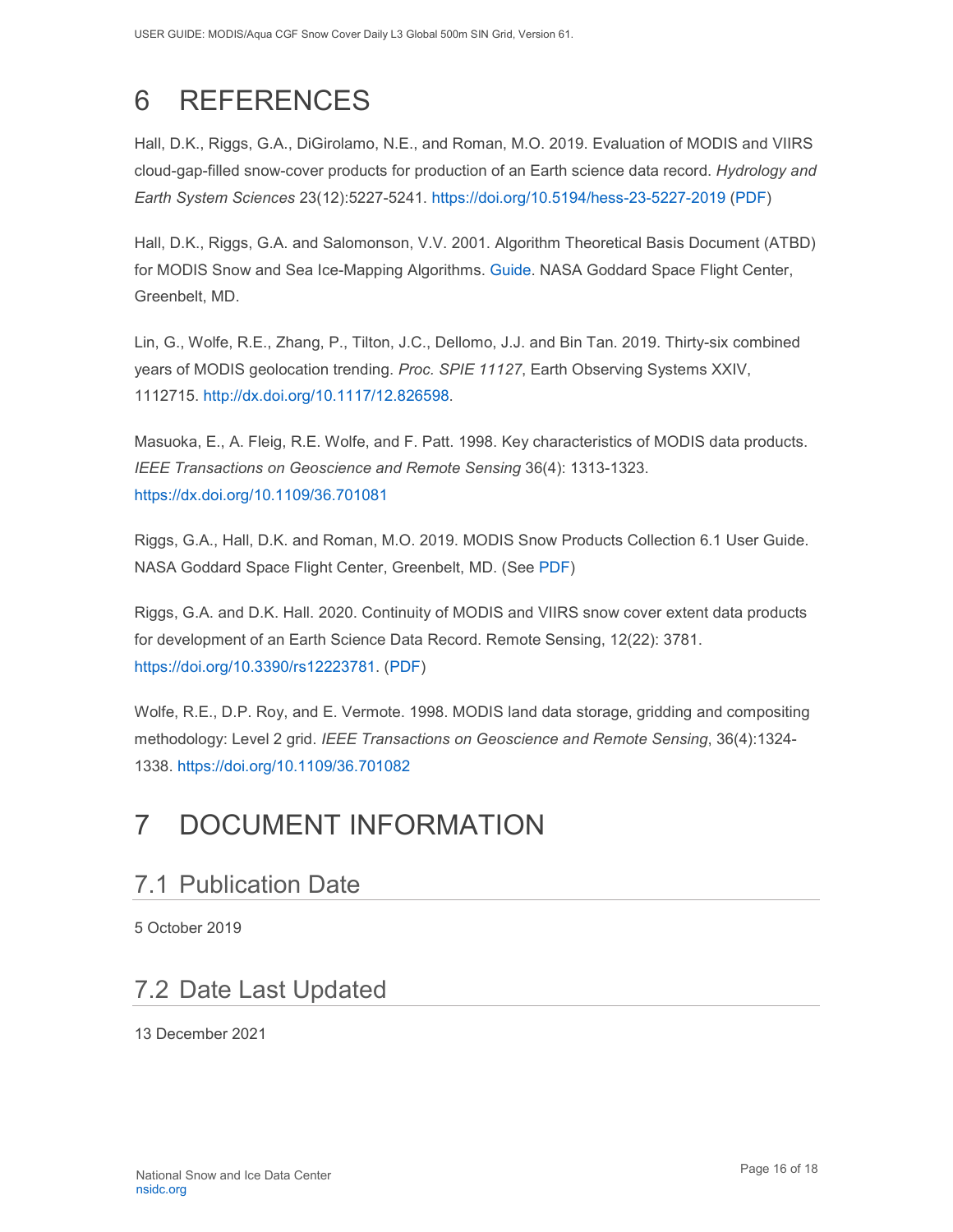# <span id="page-17-0"></span>APPENDIX A – DATA SCREENS

This appendix provides a description of the data screen tests applied in the 'Algorithm\_Flags\_QA' SDS.

#### **INLAND WATER SCREEN: Bit 0**

Inland water bodies are identified using bit 0. The pixels identified by this flag are set to '237' in the MOD10A1 'NDSI Snow Cover' SDS.

#### **LOW VISIBLE REFLECTANCE SCREEN: BIT 1**

This screen is used to prevent errors from occuring when the reflectance is too low for the algorithm to perform well. The screen is applied to non-cloud pixels with NDSI  $\geq 0.0$ . If the visible reflectance from MODIS band 2 or band 4 is < 0.07, bit 1 is set and a value of 'no decision' is set for pixels in the MYD10A1 'NDSI\_Snow\_Cover' SDS.

#### **LOW NDSI SCREEN: BIT 2**

This screen is used to prevent errors from occuring where the difference between visible and shortwave reflectance is very small, thus resulting in very low but positive NDSI values. Uncertain snow detections or snow commission errors are common when NDSI is  $0.0 \leq NDSI \leq 0.1$ . Therefore, if the NDSI is < 0.1 a snow detection is reversed to 'not snow', and bit 2 is set. This flag can be used to find pixels where snow cover detections were reversed to 'not snow'.

#### **ESTIMATED SURFACE TEMPERATURE and SURFACE HEIGHT SCREEN: BIT 3**

This screen serves a dual purpose by linking estimated surface temperature with surface height. It is used to alleviate errors of commission at low elevations that appear spectrally similar to snow but are too warm. It is also used to flag snow detections at high elevations that are warmer than expected. Using the estimated MODIS Band 31 brightness temperature (Tb), if snow is detected in a pixel with height < 1300 m and Tb ≥ 281 K, the pixel is reversed to 'not snow' and bit 3 is set. If snow is detected in a pixel with height  $\geq 1300$  m and Tb  $\geq 281$  K, the pixel is flagged as 'unusually warm' and bit 3 is set.

#### **HIGH SWIR REFLECTANCE SCREEN: BIT 4**

This screen also serves a dual purpose by: a) preventing non-snow features that appear similar to snow from being detected as snow; b) allowing snow to be detected where snow cover shortwave infrared reflectance (SWIR) is anomalously high. Snow typically has a SWIR reflectance of less than about 0.20; however, this value can be higher under certain conditions like a low sun angle. The SWIR reflectance screen thus utilizes two thresholds. Snow pixels with SWIR reflectance >